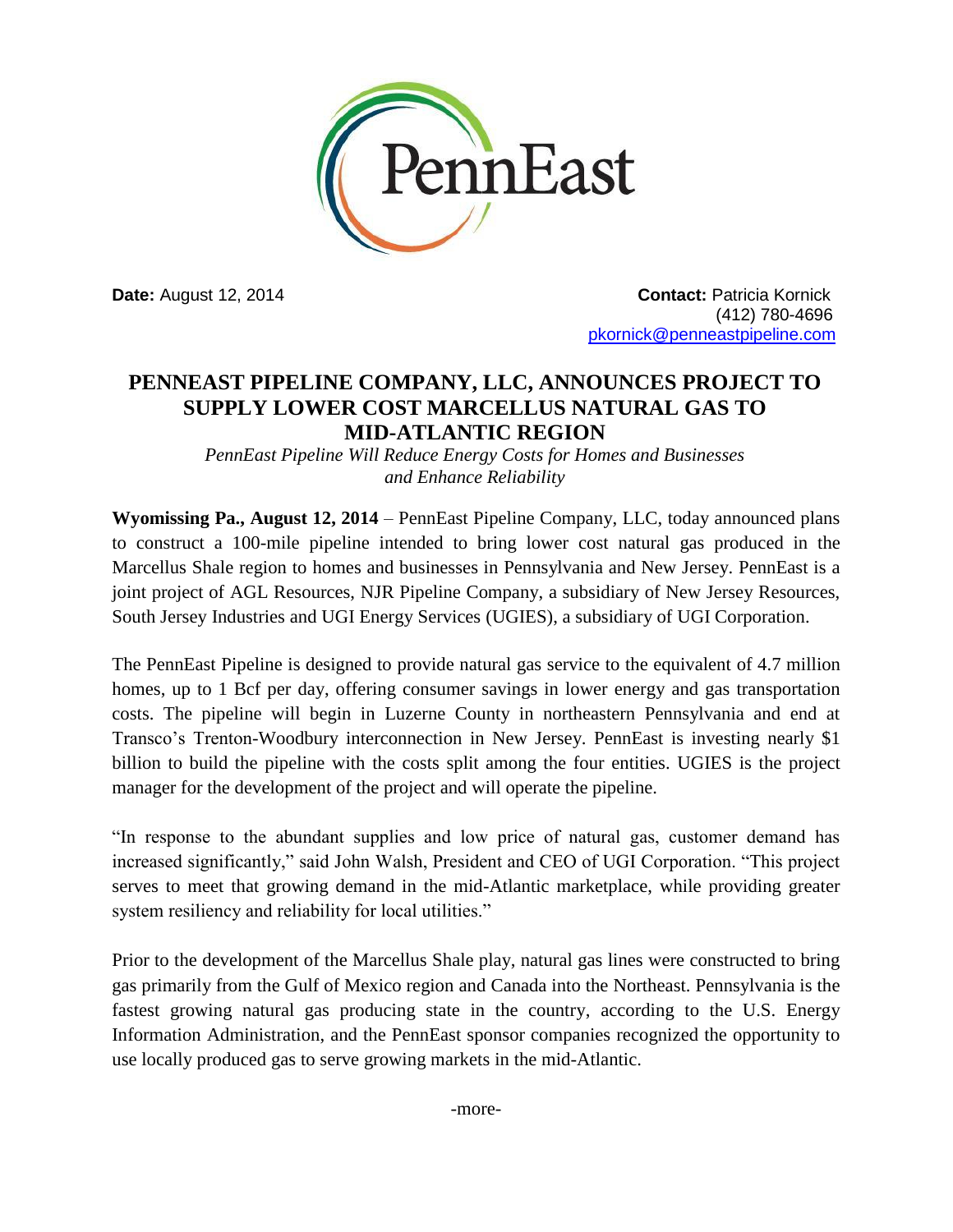## **PENNEAST PIPELINE COMPANY, LLC, ANNOUNCES PROJECT TO SUPPLY LOWER COST MARCELLUS NATURAL GAS TO MID-ATLANTIC REGION Page 2 of 3**

This past winter, natural gas prices in New Jersey traded as high as \$100 per dekatherm. Natural gas in the area that PennEast will access traded in the range of \$3 to \$4 per dekatherm. The proposed pipeline will help reduce this price volatility to the benefit of New Jersey's nearly 3 million natural gas consumers.

Pipelines are also the safest, most environmentally-friendly and efficient mode of transporting natural gas, according to the U.S. Department of Transportation, Pipeline and Hazardous Materials Safety Administration (PHMSA). In fact, data shows that while natural gas demand has increased by 55 percent over the last three decades, serious pipeline incidents have decreased by 90 percent over the same period, primarily as a result of the significant efforts by pipeline companies to upgrade and modernize their infrastructure.

Additionally, the new pipeline is expected to benefit the region's economy and create jobs. During the seven-month construction phase, the PennEast project is estimated to create in excess of 2,000 new jobs, as well as many other ancillary jobs.

PennEast will begin preliminary engineering studies in the coming months, along with a formal application before the Federal Energy Regulatory Commission (FERC). If all local, state and federal approvals are timely approved, construction of the pipeline could begin in 2017.

*For more information, please go to [www.penneastpipeline.com.](http://www.penneastpipeline.com/) Residents with questions about the PennEast Pipeline project can email them to [answers@penneastpipeline.com.](mailto:answers@penneastpipeline.com) Additional information can be found at the FERC website [\(www.ferc.gov\)](http://www.ferc.gov/). FERC evaluates interstate natural gas pipeline applications for approval. Also, the U.S. Department of Transportation Office of Pipeline Safety [\(www.phmsa.dot.gov/pipeline\)](http://www.phmsa.dot.gov/pipeline), which enforces regulations of the nation's pipeline transportation system, is another valuable source of information.*

*###*

About PennEast sponsor companies:

### **AGL Resources** [www.aglresources.com](http://www.aglresources.com/)

AGL Resources (NYSE: GAS) is an Atlanta-based energy services holding company with operations in natural gas distribution, retail operations, wholesale services, midstream operations and cargo shipping. AGL Resources serves approximately 4.5 million utility customers through its regulated distribution subsidiaries in seven states. The company also serves approximately 630,000 retail energy customers and approximately 1.2 million customer service contracts through its SouthStar Energy Services joint venture and Pivotal Home Solutions, which market natural gas and related home services. Other non-utility businesses include asset management for natural gas wholesale customers through Sequent Energy Management, ownership and operation of natural gas storage facilities, and ownership of Tropical Shipping, one of the largest containerized cargo carriers serving the Bahamas and Caribbean region. AGL Resources is a member of the S&P 500 Index.